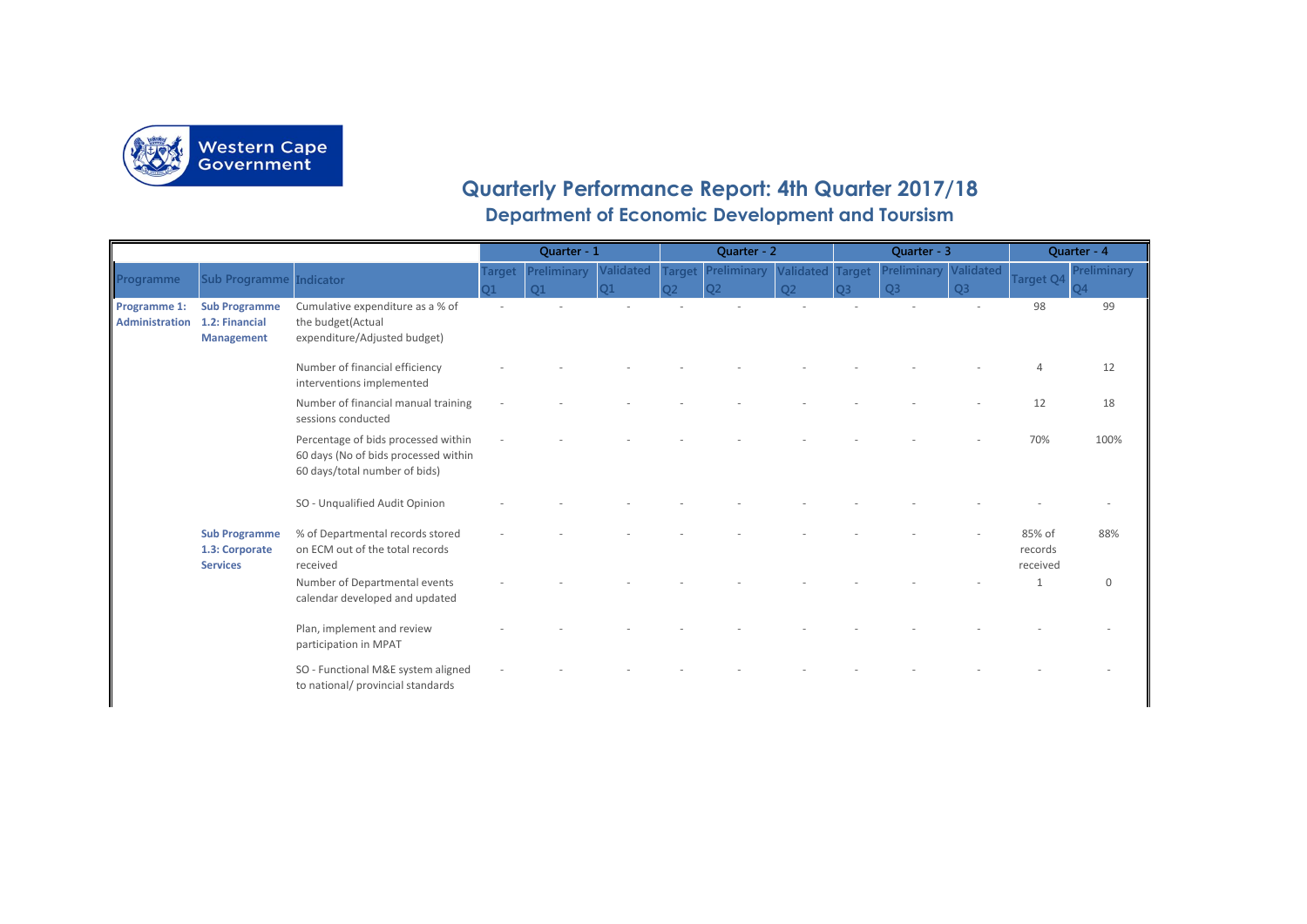|                                                                                               |                                                                                          | SO - Maintenance of the centralised<br>knowledge management system<br>(ECM) to achieve electronic data<br>governance and institutional<br>memory         |  |  |  |  |                    |          |
|-----------------------------------------------------------------------------------------------|------------------------------------------------------------------------------------------|----------------------------------------------------------------------------------------------------------------------------------------------------------|--|--|--|--|--------------------|----------|
|                                                                                               |                                                                                          | SO - Number of Departmental<br>Communications Plans in place to<br>ensure effective communication                                                        |  |  |  |  |                    |          |
| <b>Programme 2:</b><br>Integrated<br><b>Economic</b><br><b>Development</b><br><b>Services</b> | <b>Sub Programme</b><br>2.1: Enterprise<br><b>Development</b>                            | SO - Number of businesses expanded                                                                                                                       |  |  |  |  |                    |          |
|                                                                                               | <b>Sub Programme</b><br>2.2: Regional and<br><b>Local Economic</b><br><b>Development</b> | Number of local government<br>specific business processes and/or<br>legislation improvements developed<br>and proposed to the relevant<br>stakeholder(s) |  |  |  |  | 52                 | 53       |
|                                                                                               |                                                                                          | SO - Number of Municipal business-<br>facing services improved (in terms<br>of either time, complexity and/cost)                                         |  |  |  |  |                    |          |
| Programme 3:<br><b>Trade and</b><br><b>Sector</b>                                             | <b>Sub Programme</b><br>3.2: Sector<br><b>Development</b>                                | Number of Khulisa initiatives<br>supported<br>Number of sector bodies supported                                                                          |  |  |  |  | $\mathcal{P}$<br>9 | 2<br>q   |
| <b>Development</b>                                                                            |                                                                                          | SO - Estimated value of trade and<br>investment fascilitated                                                                                             |  |  |  |  |                    |          |
|                                                                                               |                                                                                          | SO - Value of funding leveraged by<br>the sector bodies                                                                                                  |  |  |  |  |                    |          |
| Programme 4:<br><b>Business</b><br><b>Regulation and Protection</b><br><b>Governance</b>      | <b>Sub Programme</b><br>4.1:Consumer                                                     | Number of business licence appeal<br>recommendations provided                                                                                            |  |  |  |  |                    | $\Omega$ |
|                                                                                               |                                                                                          | SO - Monetary value savings to<br>consumers<br>SO - Number of strategic consumer<br>NGO and other relevant<br>partnerships established                   |  |  |  |  |                    |          |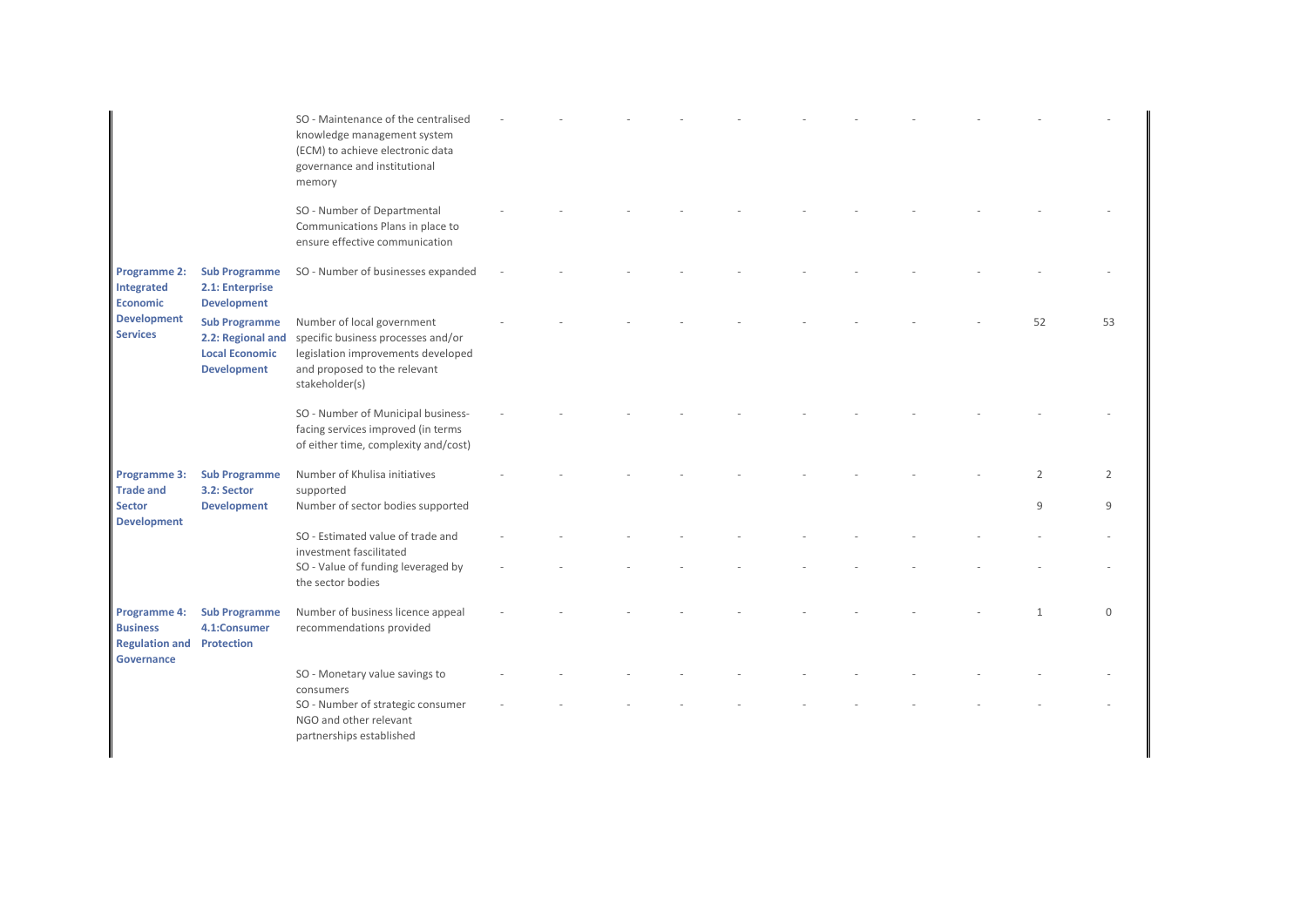| <b>Programme 5:</b><br>Economic<br><b>Planning</b> | <b>Sub Programme</b><br>5.1: Economic<br><b>Policy and</b>                                              | Number of strategies, policies or<br>governance frameworks reviewed<br>and/or supported |  |  |  |  | 3              | 3  |
|----------------------------------------------------|---------------------------------------------------------------------------------------------------------|-----------------------------------------------------------------------------------------|--|--|--|--|----------------|----|
|                                                    | Planning                                                                                                | SO - Number of economic strategic<br>or policies signed off                             |  |  |  |  |                |    |
|                                                    | <b>Sub Programme</b><br>5.5: Enabling                                                                   | Number of design and innovation<br>project supported                                    |  |  |  |  | $\overline{2}$ | 2  |
|                                                    | Growth<br>Infrastructure<br>and Initiatives                                                             | Number of infrastructure projects<br>supported                                          |  |  |  |  | $\overline{2}$ | 2  |
|                                                    |                                                                                                         | SO - Value of investment                                                                |  |  |  |  |                |    |
|                                                    | <b>Sub Programme</b><br>5.6: Broadband<br>for the Economy                                               | Number of broadband projects<br>supported                                               |  |  |  |  |                | 9  |
|                                                    |                                                                                                         | SO - Value of investment                                                                |  |  |  |  |                |    |
|                                                    | <b>Sub Programme</b><br><b>5.7: Green</b>                                                               | Number of Green Economy projects<br>supported                                           |  |  |  |  | 6              | 6  |
|                                                    | <b>Economy</b>                                                                                          | SO - Value of investment                                                                |  |  |  |  |                |    |
| Programme 6:<br><b>Tourism, Arts</b><br>and        | <b>Sub Programme</b><br>6.1: Tourism<br>Planning                                                        | Number of stakeholder coordination<br>strategies developed                              |  |  |  |  | $\mathbf{1}$   | 1  |
| <b>Entertainment</b>                               |                                                                                                         | SO - A single tourism destination<br>strategy and delivery model<br>developed by 2020   |  |  |  |  |                |    |
|                                                    | <b>Sub Programme</b><br>6.2: Tourism                                                                    | Number of tourism products<br>supported                                                 |  |  |  |  | 2              | 2  |
|                                                    | <b>Growth and</b><br><b>Development</b>                                                                 | SO - Number of tourism niche<br>markets supported                                       |  |  |  |  |                |    |
|                                                    | <b>Sub Programme</b><br>6.3: Tourism<br><b>Sector</b>                                                   | Number of tourist guides developed                                                      |  |  |  |  |                |    |
|                                                    | <b>Transformation</b><br><b>Sub Programme</b><br>6.4: Tourism<br><b>Destination</b><br><b>Marketing</b> | Number of tourism destination<br>marketing initiatives supported                        |  |  |  |  | 13             | 32 |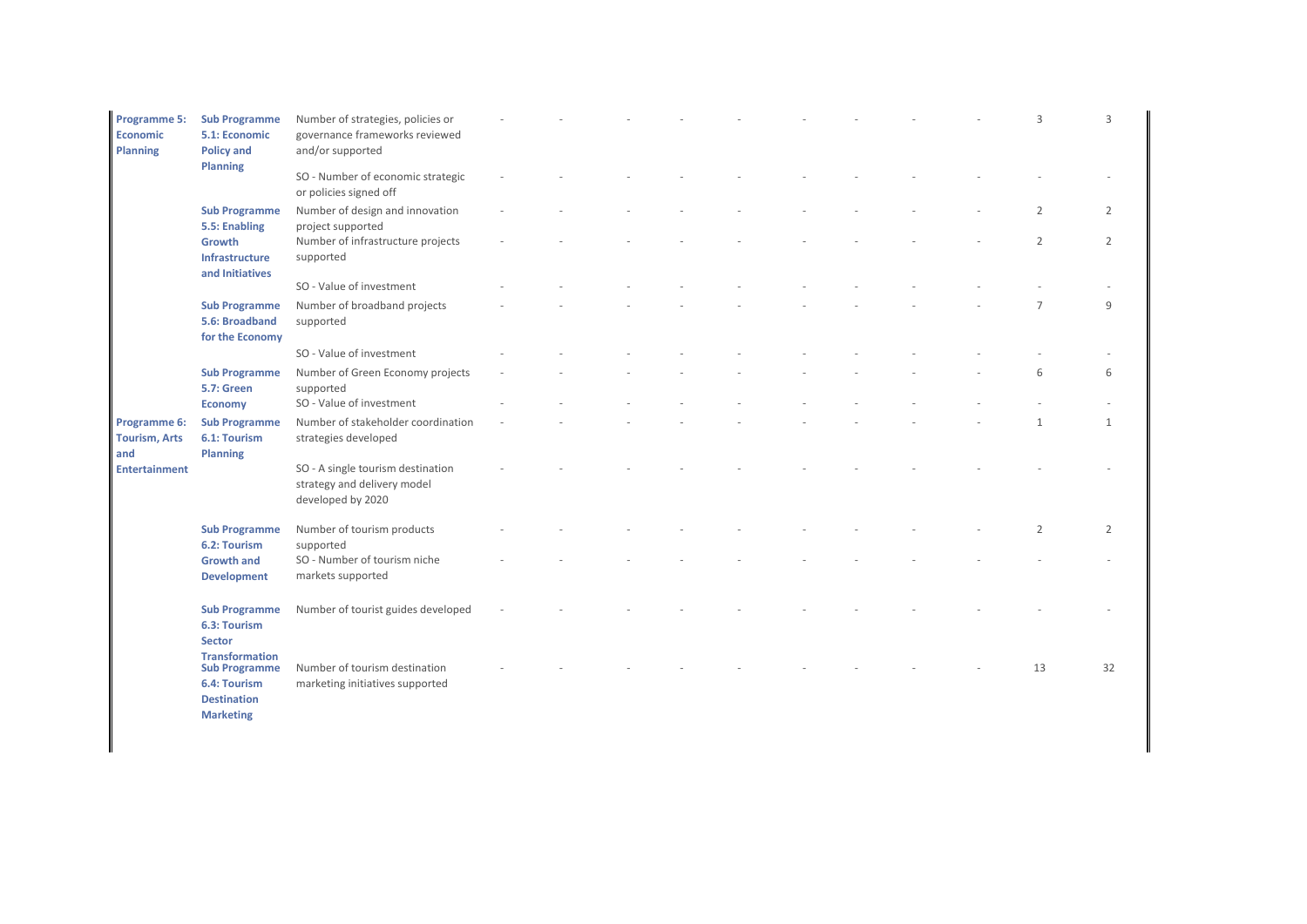|                                                                            |                                                                         | SO - Estimated economic value of<br>tourism destination marketing<br>initiatives supported by 31 March<br>2020 |                                                   |                                                 |                                   |                                      |                                                                                                       |                                                                                                           |                                                   |                                                                 |                                                                  |                                                 |                                                                               |
|----------------------------------------------------------------------------|-------------------------------------------------------------------------|----------------------------------------------------------------------------------------------------------------|---------------------------------------------------|-------------------------------------------------|-----------------------------------|--------------------------------------|-------------------------------------------------------------------------------------------------------|-----------------------------------------------------------------------------------------------------------|---------------------------------------------------|-----------------------------------------------------------------|------------------------------------------------------------------|-------------------------------------------------|-------------------------------------------------------------------------------|
| Programme 1:<br>Administration                                             | <b>Sub Programme</b><br>1.2: Financial<br><b>Management</b>             | Average number of days for the<br>processing of payments to creditors                                          | Paymen<br>t to<br>creditor<br>s within<br>30 days | Payment to<br>creditors<br>within 19.70<br>days | creditors<br>within<br>19.70 days | t to<br>$\sf S$<br>within<br>30 days | Payment to Paymen Payment to<br>creditors<br>creditor within 19.57<br>days                            | Payment<br>to<br>creditors<br>within<br>19.57 days 30 days                                                | t to<br>s within                                  | Paymen Payment to<br>creditors<br>creditor within 16.70<br>days | Payment<br>to<br>creditors<br>within<br>16.70 days               | Payment<br>to<br>creditors<br>within 30<br>days | Payment to<br>creditors<br>within 17.29<br>days                               |
|                                                                            | <b>Sub Programme</b><br>1.3: Corporate<br><b>Services</b>               | Co-ordinate the development,<br>review and submission of indicator<br>reports for departmental<br>programmes   |                                                   |                                                 |                                   |                                      | Consolidated<br>1st Draft<br><b>DEDAT</b><br>Technical<br>Indicator<br>Report<br>submitted to<br>DotP | Consolidat<br>ed 1st<br>Draft<br><b>DEDAT</b><br>Technical<br>Indicator<br>Report<br>submitted<br>to DotP | Draft<br>consolid<br>ated<br>TIR<br>submitt<br>ed | 2nd Draft<br><b>DEDATTIR</b><br>2018/19<br>submitted<br>to DOTP | 2nd Draft<br><b>DEDAT TIR</b><br>2018/19<br>submitted<br>to DOTP | ed TIR<br>submitted                             | Consolidat Consolidated<br>TIR for<br>Departmental<br>Programmes<br>submitted |
|                                                                            |                                                                         | Number of communication<br>initiatives supported                                                               | $\mathbf{1}$                                      | 18                                              | 18                                | $\mathbf{1}$                         | 6                                                                                                     | 6                                                                                                         | 3                                                 | 6                                                               | 6                                                                | $\overline{2}$                                  |                                                                               |
|                                                                            |                                                                         | Number of learning networks<br>facilitated                                                                     |                                                   |                                                 |                                   | $\mathbf{1}$                         | $\mathbf{1}$                                                                                          | $\mathbf{1}$                                                                                              | $\mathbf{1}$                                      | $\mathbf{1}$                                                    | $\mathbf{1}$                                                     | $\overline{2}$                                  | 2                                                                             |
|                                                                            |                                                                         | Number Of Monitoring reports                                                                                   |                                                   |                                                 |                                   |                                      |                                                                                                       |                                                                                                           | $\mathbf{1}$                                      | $\mathbf{1}$                                                    | $\mathbf{1}$                                                     | $\mathbf{1}$                                    |                                                                               |
|                                                                            |                                                                         | Number of official documents<br>translated                                                                     | $\overline{4}$                                    | 4                                               | $\overline{4}$                    | 5                                    | 5                                                                                                     | 5                                                                                                         | 6                                                 | $\overline{7}$                                                  | $\overline{7}$                                                   | 5                                               | $\overline{7}$                                                                |
|                                                                            |                                                                         | Quarterly performance reports<br>submitted                                                                     | $\mathbf{1}$                                      | $\mathbf{1}$                                    | $\mathbf{1}$                      | $\mathbf{1}$                         | $\mathbf{1}$                                                                                          | 1                                                                                                         | $\mathbf{1}$                                      | $\mathbf{1}$                                                    | 1                                                                | $\mathbf{1}$                                    | $\mathbf{1}$                                                                  |
| <b>Programme 2:</b><br>Integrated<br><b>Economic</b><br><b>Development</b> | <b>Sub Programme</b><br>2.1:<br>EnterpriseDevelo interventions<br>pment | Number of entrepreneurship<br>promotion and business support                                                   | $\mathbf{1}$                                      | $\mathbf{1}$                                    | $\mathbf{1}$                      |                                      |                                                                                                       |                                                                                                           | $\mathbf{1}$                                      | $\overline{2}$                                                  | 2                                                                | 3                                               | 2                                                                             |
| <b>Services</b>                                                            | <b>Sub Programme</b><br>2.4: Red Tape                                   | Number of cases received                                                                                       | 350                                               | 380                                             | 380                               | 350                                  | 362                                                                                                   | 362                                                                                                       | 350                                               | 233                                                             | 293                                                              | 350                                             | 407                                                                           |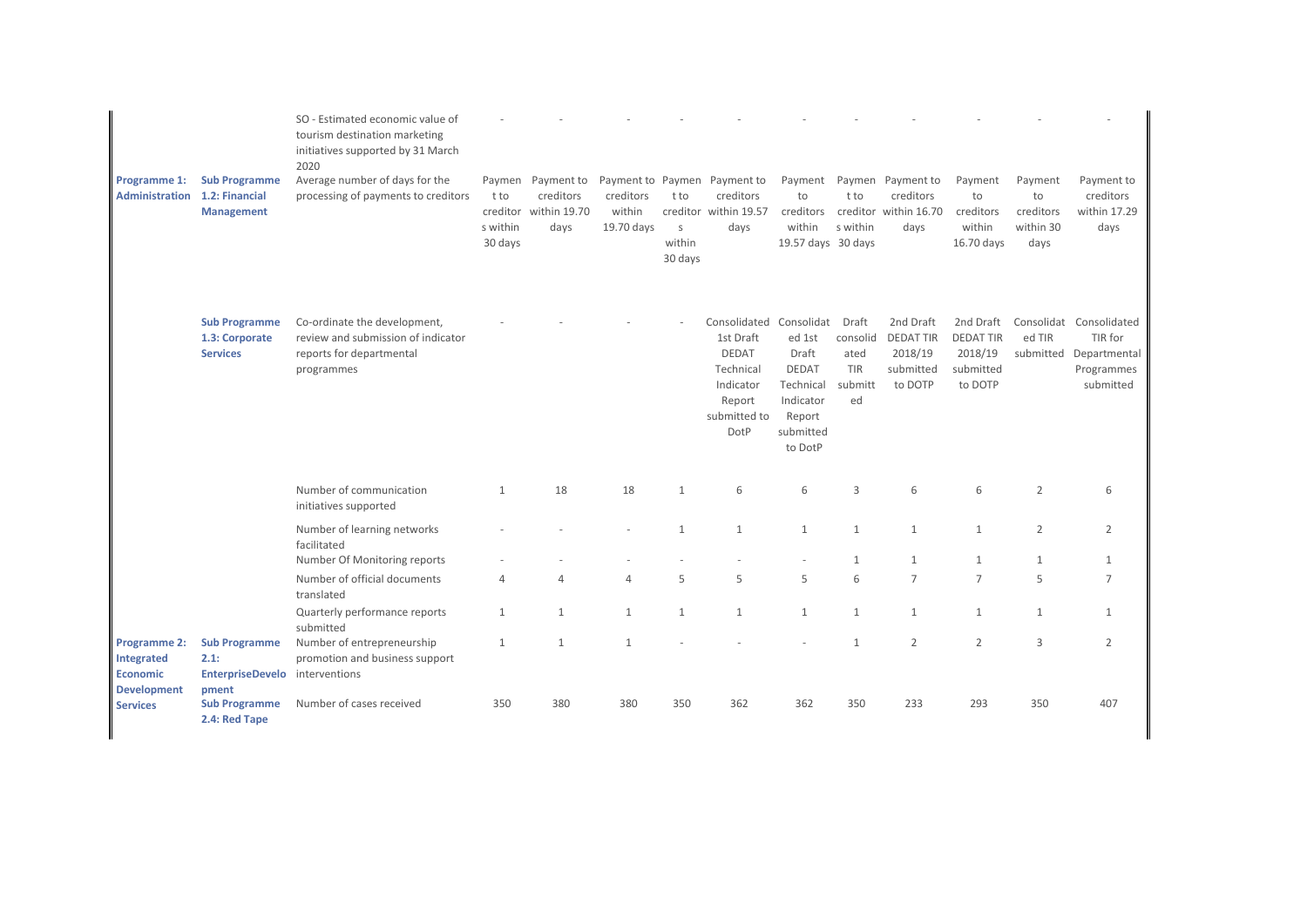|                                                                                                           |                                                      | Number of commentaries submitted<br>in respect of bills, draft regulations                                                                                                                                                | $\overline{4}$ |              | Δ              | $\Delta$       | 3              | 3              | $\overline{2}$ | $\overline{7}$ | $\overline{7}$ | $\overline{2}$ | $\mathbf{1}$ |
|-----------------------------------------------------------------------------------------------------------|------------------------------------------------------|---------------------------------------------------------------------------------------------------------------------------------------------------------------------------------------------------------------------------|----------------|--------------|----------------|----------------|----------------|----------------|----------------|----------------|----------------|----------------|--------------|
|                                                                                                           |                                                      | and/or nolicies<br>Number of provincial and national<br>government- specific business<br>processes and legislation or policies<br>for which improvements were<br>developed and proposed to the<br>relevant stakeholder(s) | 5              | 5            | 5              | 5              | $\overline{2}$ | $\overline{2}$ | 3              | 3              | 3              | $\overline{2}$ | 5            |
| Programme 3:<br><b>Trade and</b><br><b>Sector</b><br>Investment<br><b>Development</b><br><b>Promotion</b> | <b>Sub Programme</b><br>3.1: Trade and               | Number of business agreements<br>signed(including distributors and<br>funders)                                                                                                                                            | 5              | 8            | 8              | 5              | 13             | 13             | 5              | 15             | 15             | 5              | 12           |
|                                                                                                           |                                                      | Number of investment projects                                                                                                                                                                                             | 3              | 4            | $\overline{4}$ | 5              | $\overline{2}$ | $\overline{2}$ | $\overline{2}$ | $\overline{2}$ | $\overline{2}$ | 3              | 2            |
| Programme 4:<br><b>Business</b><br><b>Regulation and</b><br><b>Governance</b>                             | <b>Sub Programme</b><br>4.1:Consumer<br>Protection   | realised<br>Number of complaints received                                                                                                                                                                                 | 2000           | 1074         | 1074           | 2000           | 476            | 1237           | 1500           | 1168           | 1168           | 1500           | 1240         |
|                                                                                                           |                                                      | Number of complaints resolved                                                                                                                                                                                             | 1500           | 1095         | 1095           | 2000           | 506            | 1173           | 2000           | 1032           | 1032           | 1000           | 1461         |
|                                                                                                           |                                                      | Number of consumer education<br>booklets and/or information<br>material distributed to citizens and<br>business                                                                                                           | 500            | 1000         | 1000           | 500            | 985            | 985            | 500            | 481            | 481            | 500            | 1344         |
|                                                                                                           | Number of consumer education<br>programmes conducted | 35                                                                                                                                                                                                                        | 37             | 37           | 35             | 41             | 41             | 20             | 20             | 20             | 40             | 44             |              |
|                                                                                                           |                                                      | Number of financial literacy<br>workshops conducted                                                                                                                                                                       | 15             | 17           | 17             | 10             | 14             | 14             | 10             | 10             | 10             | 15             | 16           |
|                                                                                                           |                                                      | Number of SMME engagements<br>conducted                                                                                                                                                                                   | 5              | 7            | $\overline{7}$ | 5              | 8              | 8              | $\overline{2}$ | $\overline{2}$ | $\overline{2}$ | 3              | 2            |
| <b>Programme 5:</b><br>Economic                                                                           | <b>Sub Programme</b>                                 | Number of Economic research<br>5.2: Research and reports developed                                                                                                                                                        | $\mathbf{1}$   | $\mathbf{1}$ | $\mathbf{1}$   | $\overline{2}$ | $\overline{2}$ | $\overline{2}$ | $\overline{4}$ | $\overline{4}$ | $\overline{4}$ | 3              | 3            |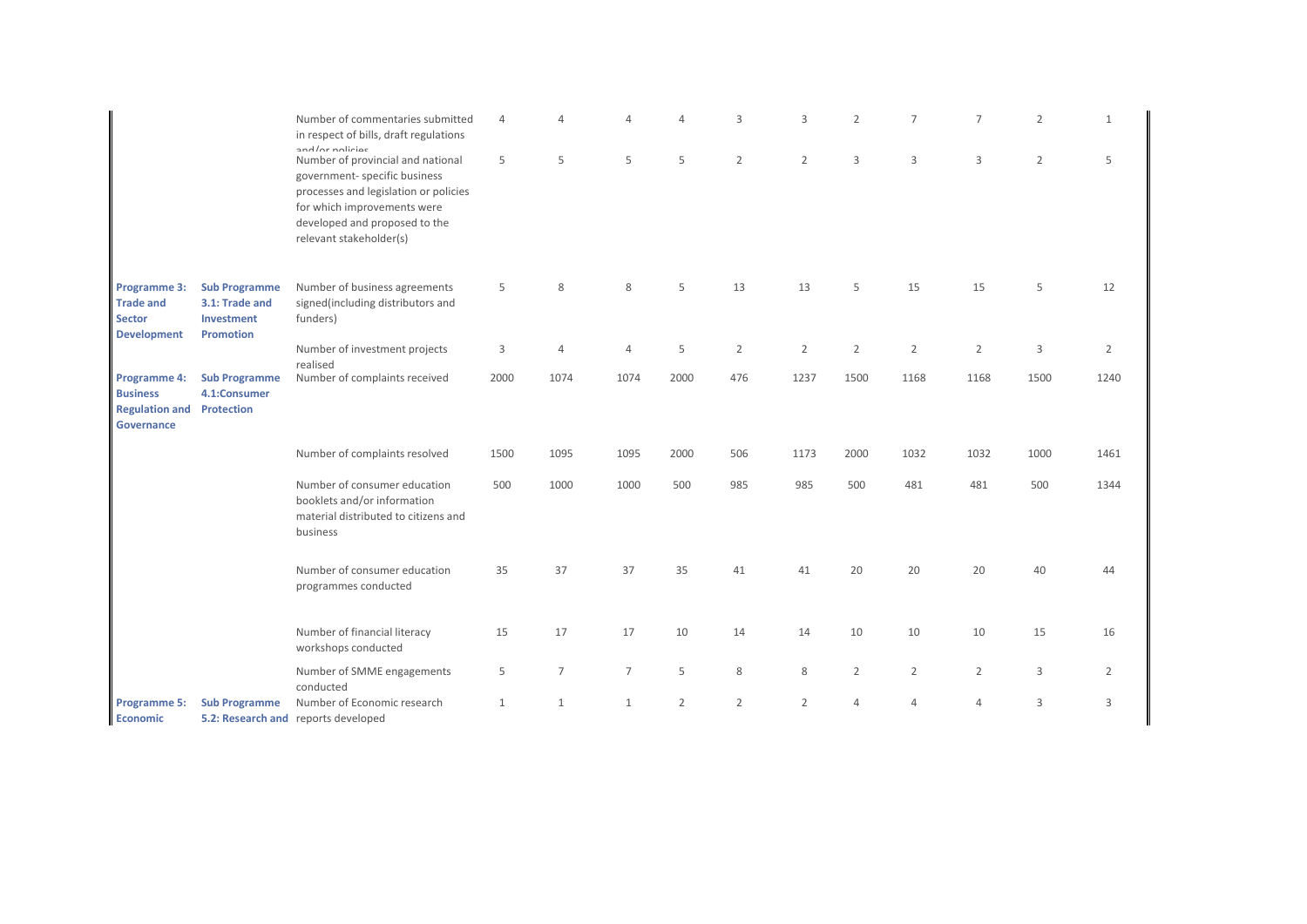| <b>Planning</b>                                                       | <b>Sub Programme</b><br>5.3: Knowledge<br><b>Management</b>                     | Number of joint plans/ projects<br>between the Western Cape<br>Economic Development Partnership<br>and its partners | 1   | $\mathbf{1}$ |     | $\overline{\mathcal{L}}$ | ζ   | 3    | 3              | 3              | $\overline{\mathcal{L}}$ | 3              | 6            |
|-----------------------------------------------------------------------|---------------------------------------------------------------------------------|---------------------------------------------------------------------------------------------------------------------|-----|--------------|-----|--------------------------|-----|------|----------------|----------------|--------------------------|----------------|--------------|
| Programme 6:<br><b>Tourism, Arts</b><br>and<br><b>Entertainment</b>   | <b>Sub Programme</b><br>6.2: Tourism<br><b>Growth and</b><br><b>Development</b> | Number of beneficiaries<br>participating in the service level<br>improvement programme                              |     |              |     | 50                       | 119 | 119  | 100            | 42             | 42                       |                |              |
|                                                                       |                                                                                 | Tourism Support Services: Number<br>of tourism establishments/<br>individuals supported/assisted                    | 50  | 71           | 71  | 50                       | 71  | 73   | 50             | 60             | 60                       | 50             | 77           |
|                                                                       | <b>Sub Programme</b><br>6.3: Tourism<br><b>Sector</b>                           | Number of individuals registered<br>(tourist guides)                                                                | 300 | 221          | 221 | 300                      | 420 | 420  | 300            | 479            | 584                      | 300            | 370          |
|                                                                       | <b>Transformation</b>                                                           | Number of individuals/tourism<br>businesses inspected or<br>monitored(tourist guides)                               | 25  | 26           | 26  | 25                       | 13  | 13   | 25             | 33             | 33                       | 25             | 44           |
| Programme 7:<br><b>Skills</b><br><b>Development</b><br>and Innovation | <b>Sub Programme</b><br>7.1: Provincial<br><b>Skills and</b><br>Partnerships    | Number of structured and<br>scheduled skills stakeholder<br>engagements, forums and events                          | 6   | 5            | 5   | 8                        | 5   | 5    | 6              | 6              | $\overline{7}$           | $\overline{4}$ | 7            |
|                                                                       | <b>Sub Programme</b><br>7.2: Skills<br><b>Programmes and</b>                    | Number of Artisanal candidates<br>placed in host companies                                                          | 25  | 26           | 26  | 35                       | 36  | 59   | 95             | 94             | 124                      | 95             | 78           |
|                                                                       | <b>Projects</b>                                                                 | Number of Artisanal candidates                                                                                      |     |              |     | 66                       | 125 | 125  | 200            | 250            | 288                      | 80             | 45           |
|                                                                       |                                                                                 | trained<br>Number of semi-skilled people<br>placed in host companies                                                |     |              | 761 |                          |     | 1023 | 250            | 436            | 424                      | 250            | 169          |
|                                                                       |                                                                                 | Number of semi-skilled people<br>trained                                                                            |     | 44           | 44  | 100                      | 86  | 86   | 200            | 214            | 214                      | 140            | 145          |
|                                                                       | <b>Sub Programme</b><br>7.3: Skills<br><b>Incentives</b>                        | Number of Collaborative<br>agreements signed                                                                        |     |              |     | 2                        | 3   | 3    | $\overline{2}$ | $\overline{2}$ | $\overline{2}$           | $\mathbf{1}$   | $\mathbf{1}$ |